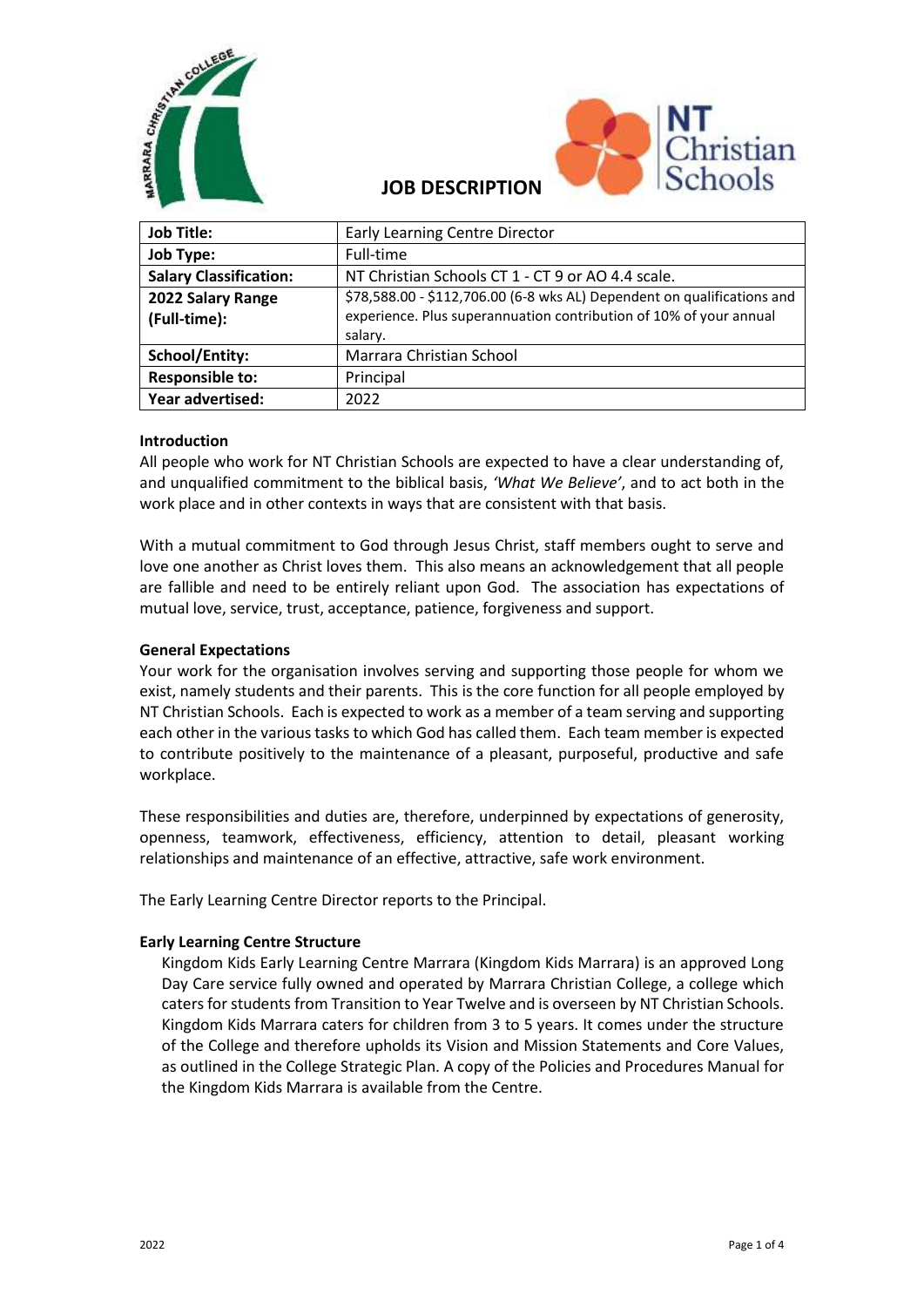## **RESPONSIBILITIES**

## **General Responsibilities**

- Have a solid understanding of the National Quality Framework (NQF) that operates under the National Law and Regulations.
- Ensure all policies and procedures at the ELC comply with the National Law and Regulations.
- Ensure the Principal is informed of any problem arising, which would affect the children or the smooth running of the ELC.
- Assist the Principal to ensure compliance with Law and Regulation matters at the ELC.
- Work according to the Code of Ethics of Early Childhood Australia and NT Christian Schools' Code of Conduct.
- Facilitate the successful implementation of the EYLF and the WLA in conjunction with the educational leader.
- Be proficient in all areas of administrative procedures, curriculum development, parent and community liaison, staff professional development and training, and any other areas as the need arises.
- Manage recruitment processes and the employment relationship in consultation with the Principal.
- Ensure effective use of Information Technology.
- Promote open communication with all staff.
- Lead the professional development and training program in conjunction with the educational leader.
- Facilitate the successful implementation of the NQS and Assessment and Rating process.
- Undertake the components of the WLA pedagogy which support our philosophy.
- Keep up to date with current developments in the Early Childhood field.
- Resource the ELC with appropriate equipment and ensure the team maintain it at a high standard.
- Ensure the efficient storage of resources and aid staff to ensure the work place is administratively efficient.
- Build effective networks with relevant community organisations and government departments.
- Liaise with relevant Head of School

## **Responsibilities to Children Under Your Care**

- Form relationships with children which are comforting and nurturing.
- Ensure that staff provide a supportive educational environment.
- Ensure that the children are safe and adequately supervised at all times.
- Ensure that all staff are aware of children's additional needs/requirements such as dietary restrictions, allergies, etc.
- Ensure a high standard of hygiene in compliance with procedures and policies.
- Administer first aid or medication in compliance with procedures and policies.

#### **Responsibilities to Staff Members**

- Demonstrate strong leadership skills and the ability to contribute effectively to a team environment.
- Support and supervise all ELC staff and ensure daily organisation of staff.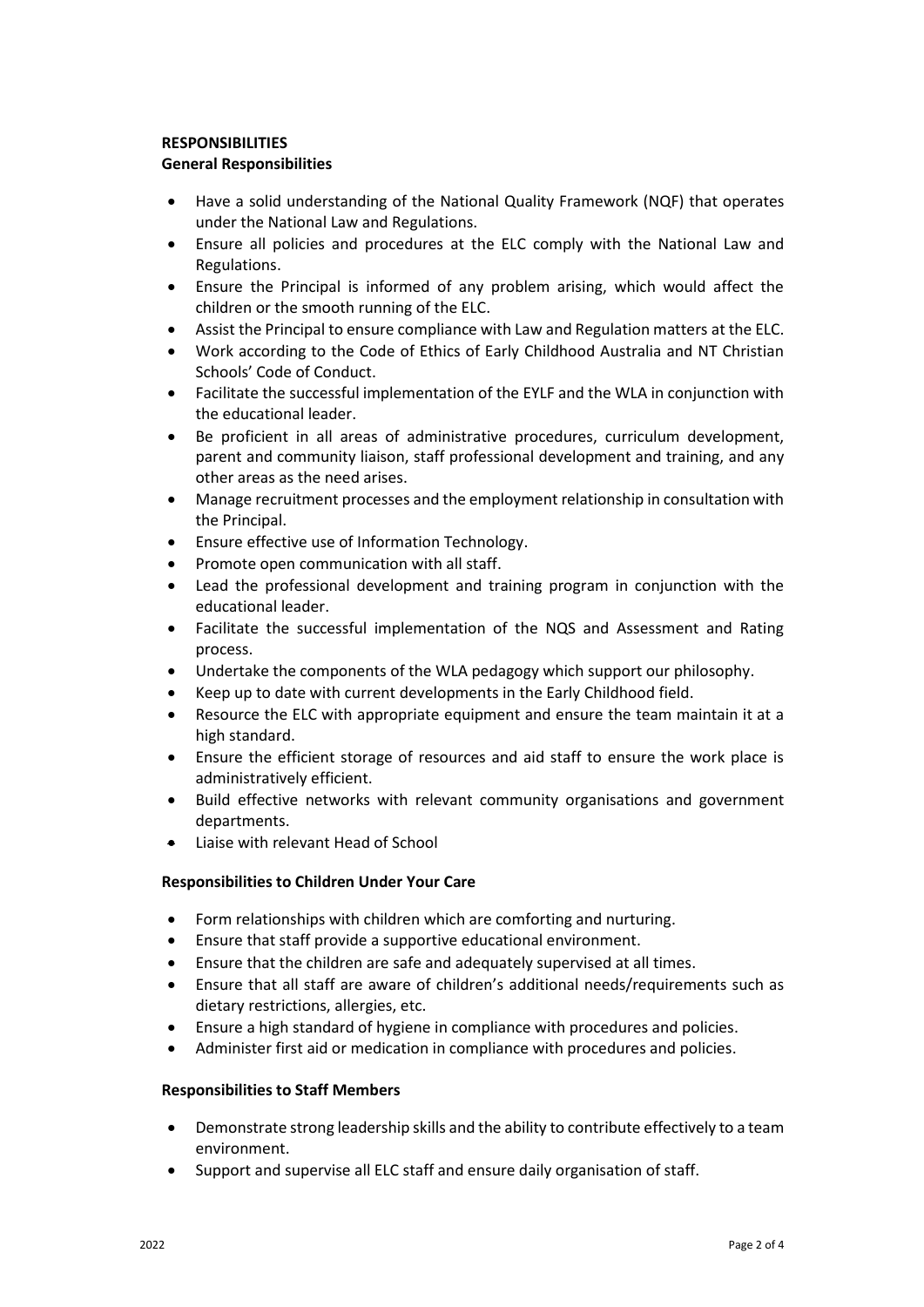- Promote a healthy team environment and develop positive channels of communication to ensure a smooth running centre.
- Lead, guide and support staff to plan, implement and evaluate programs suitable to the individual needs and interests of children in conjunction with the Educational Leader.
- Lead, guide and support staff to create a safe, supportive and stimulating learning environment for the children in conjunction with the educational leader.
- Lead, guide and support staff to maintain ongoing records of the child's development and daily information.
- Participate in ongoing professional development and training programs and supervise staff through this process.
- Convene and lead staff meetings, family meetings and management meetings as required.
- Conduct required induction and training for staff.

#### **Responsibilities to Families**

- Develop and maintain positive relationships with families.
- Share information with families relating to their child and the daily activities of the centre.
- Create a safe, supportive and informative environment for families.
- Act as a resource person for families.
- Attend parent meetings as required.
- Encourage families to participate in ELC decision making and experiences.

#### **Administration Requirements**

- Have a solid working knowledge of HubWorks.
- Ensure effective enrolment procedures and orientation of new families.
- Have a knowledge of child care benefit and child related funding.
- Manage the ELC's budget.
- Closely monitor enrolment rates and ensure vacancies are addressed immediately.
- Prepare reports and attend meetings as directed.

#### **Occupational Health and Safety and Injury Management**

- Ensure policies and procedures are implemented as per the NT Christian Schools' Work Health and Safety Policies.
- Investigate workplace hazards and ensure corrective actions are implemented.
- Ensure staff are appropriately trained in Work Health and Safety matters and risk assessment.

#### **Child Protection**

- Ensure the recruitment process includes compliance with the Working with Children Check Guidelines.
- Ensure compliance as a mandatory reporter, which requires reporting to the Regulatory Authority, where there is reasonable grounds to suspect that a child is at risk of harm.